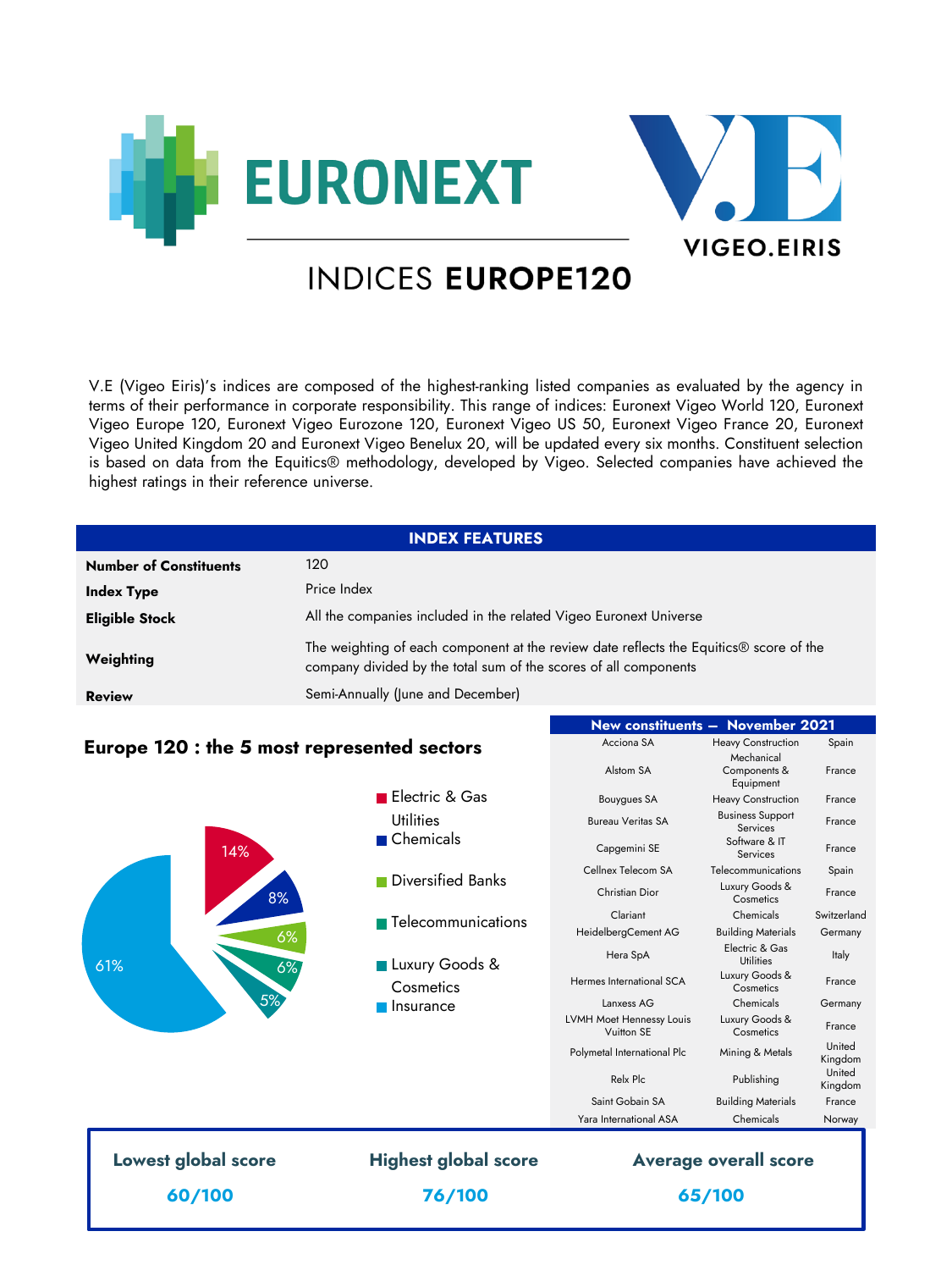| <b>EUROPE 120 Index constituents - November 2021</b> |                                |                    |              |  |
|------------------------------------------------------|--------------------------------|--------------------|--------------|--|
| <b>Sector</b>                                        | <b>Issuer</b>                  | <b>Country</b>     | <b>ISIN</b>  |  |
| Electric & Gas Utilities                             | A2A S.p.A.                     | Italy              | IT0001233417 |  |
| Diversified Banks                                    | ABN AMRO Bank N.V.             | Netherlands        | NL0011540547 |  |
| <b>Heavy Construction</b>                            | Acciona SA                     | Spain              | ES0125220311 |  |
| Hotel, Leisure Goods & Services                      | Accor SA                       | France             | FR0000120404 |  |
| <b>Transport &amp; Logistics</b>                     | Aeroports de Paris SA          | France             | FR0010340141 |  |
| Chemicals                                            | Air Liquide SA                 | France             | FR0000120073 |  |
| Chemicals                                            | Akzo Nobel N.V.                | <b>Netherlands</b> | NL0013267909 |  |
| Insurance                                            | Allianz                        | Germany            | DE0008404005 |  |
| Mechanical Components & Equipment                    | Alstom SA                      | France             | FR0010220475 |  |
| <b>Financial Services - General</b>                  | Amundi SA                      | France             | FR0004125920 |  |
| Mining & Metals                                      | Anglo American Plc             | United Kingdom     | GB00B1XZS820 |  |
| Mining & Metals                                      | <b>ArcelorMittal SA</b>        | <b>Netherlands</b> | LU1598757687 |  |
| Chemicals                                            | Arkema SA                      | France             | FR0010313833 |  |
| Insurance                                            | <b>ASR Nederland NV</b>        | <b>Netherlands</b> | NL0011872643 |  |
| Insurance                                            | Assicurazioni Generali SpA     | Italy              | IT0000062072 |  |
| Software & IT Services                               | Atos SE                        | France             | FR0000051732 |  |
| Insurance                                            | Axa SA                         | France             | FR0000120628 |  |
| Diversified Banks                                    | <b>Banco Santander SA</b>      | Spain              | ES0113900J37 |  |
| Forest Products & Paper                              | <b>Billerudkorsnas</b>         | Sweden             | SE0000862997 |  |
| Diversified Banks                                    | <b>BNP Paribas SA</b>          | France             | FR0000131104 |  |
| <b>Heavy Construction</b>                            | <b>Bouygues SA</b>             | France             | FR0000120503 |  |
| Financial Services - Real Estate                     | British Land Co. Plc           | United Kingdom     | GB0001367019 |  |
| Telecommunications                                   | <b>BT Group Plc</b>            | United Kingdom     | GB0030913577 |  |
| <b>Business Support Services</b>                     | <b>Bureau Veritas SA</b>       | France             | FR0006174348 |  |
| Software & IT Services                               | Capgemini SE                   | France             | FR0000125338 |  |
| Telecommunications                                   | Cellnex Telecom SA             | Spain              | ES0105066007 |  |
| Luxury Goods & Cosmetics                             | Christian Dior                 | France             | FR0000130403 |  |
| Chemicals                                            | Clariant                       | Switzerland        | CH0012142631 |  |
| <b>Industrial Goods &amp; Services</b>               | <b>CNH Industrial NV</b>       | Italy              | NL0010545661 |  |
| Beverage                                             | Coca-Cola HBC                  | United Kingdom     | CH0198251305 |  |
| Financial Services - Real Estate                     | Covivio SA                     | France             | FR0000064578 |  |
| Diversified Banks                                    | Credit Agricole SA             | France             | FR0000045072 |  |
| <b>Building Materials</b>                            | CRH Plc                        | Ireland            | IE0001827041 |  |
| Food                                                 | Danone SA                      | France             | FR0000120644 |  |
| <b>Diversified Banks</b>                             | Danske Bank A/S                | Denmark            | DK0010274414 |  |
| Telecommunications                                   | Deutsche Telekom AG            | Germany            | DE0005557508 |  |
| Beverage                                             | Diageo                         | United Kingdom     | GB0002374006 |  |
| Electric & Gas Utilities                             | <b>EDP Renovaveis</b>          | Spain              | ES0127797019 |  |
| Electric & Gas Utilities                             | EDP-Energias de Portugal<br>SA | Portugal           | PTEDP0AM0009 |  |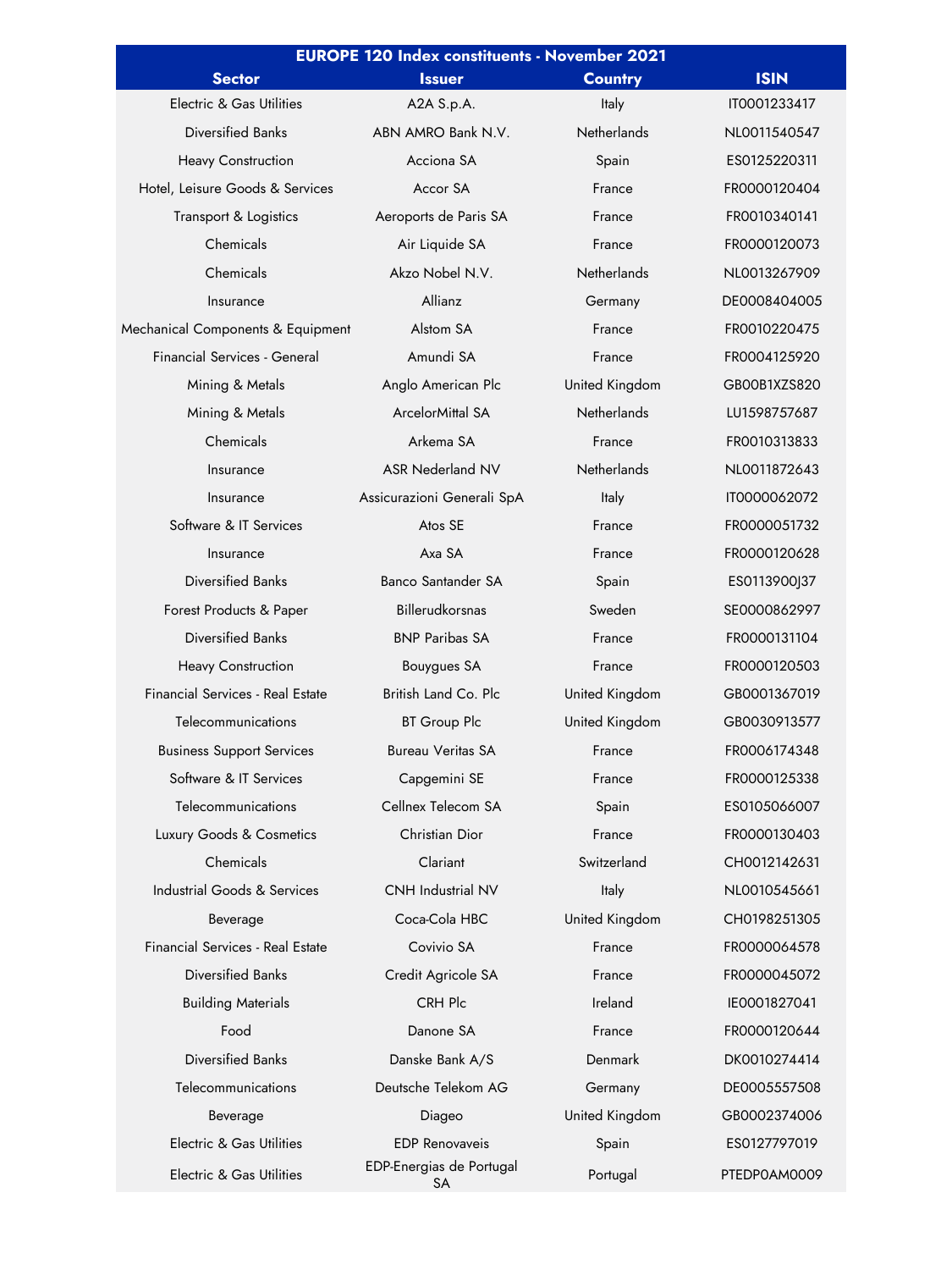| <b>EUROPE 120 Index constituents - November 2021</b> |                                        |                    |              |  |
|------------------------------------------------------|----------------------------------------|--------------------|--------------|--|
| <b>Sector</b>                                        | <b>Issuer</b>                          | <b>Country</b>     | <b>ISIN</b>  |  |
| Electric & Gas Utilities                             | Electricite de France SA               | France             | FR0010242511 |  |
| Electric & Gas Utilities                             | Endesa SA                              | Spain              | ES0130670112 |  |
| Electric & Gas Utilities                             | Enel                                   | <b>Italy</b>       | IT0003128367 |  |
| Electric & Gas Utilities                             | Engie SA                               | France             | FR0010208488 |  |
| Financial Services - General                         | Eurazeo SA                             | France             | FR0000121121 |  |
| Chemicals                                            | Evonik Industries AG                   | Germany            | DE000EVNK013 |  |
| <b>Heavy Construction</b>                            | Ferrovial SA                           | Spain              | ES0118900010 |  |
| Electric & Gas Utilities                             | Fortum Oyj                             | Finland            | FI0009007132 |  |
| Pharmaceuticals & Biotechnology                      | GlaxoSmithkline Plc                    | United Kingdom     | GB0009252882 |  |
| <b>Building Materials</b>                            | HeidelbergCement AG                    | Germany            | DE0006047004 |  |
| Beverage                                             | Heineken NV                            | <b>Netherlands</b> | NL0000009165 |  |
| Luxury Goods & Cosmetics                             | Henkel AG & Co. KGaA                   | Germany            | DE0006048432 |  |
| Electric & Gas Utilities                             | Hera SpA                               | Italy              | IT0001250932 |  |
| Luxury Goods & Cosmetics                             | Hermes International SCA               | France             | FR0000052292 |  |
| Electric & Gas Utilities                             | Iberdrola SA                           | Spain              | ES0144580Y14 |  |
| Specialised Retail                                   | Inditex                                | Spain              | ES0148396007 |  |
| <b>Diversified Banks</b>                             | Intesa Sanpaolo SpA                    | Italy              | IT0000072618 |  |
| Supermarkets                                         | Jeronimo Martins                       | Portugal           | PT MT0AE0001 |  |
| Chemicals                                            | Johnson Matthey                        | United Kingdom     | GB00BZ4BQC70 |  |
| Luxury Goods & Cosmetics                             | Kering SA                              | France             | FR0000121485 |  |
| <b>Financial Services - Real Estate</b>              | Klepierre SA                           | France             | FR0000121964 |  |
| Chemicals                                            | Koninklijke DSM NV                     | Netherlands        | NL0000009827 |  |
| Hotel, Leisure Goods & Services                      | La Francaise des Jeux SA               | France             | FR0013451333 |  |
| Chemicals                                            | Lanxess AG                             | Germany            | DE0005470405 |  |
| Electric Components & Equipment                      | Legrand SA                             | France             | FR0010307819 |  |
| Luxury Goods & Cosmetics                             | LOreal SA                              | France             | FR0000120321 |  |
| Energy                                               | Lundin Energy                          | Sweden             | SE0000825820 |  |
| Luxury Goods & Cosmetics                             | LVMH Moet Hennessy<br>Louis Vuitton SE | France             | FR0000121014 |  |
| Retail & Specialised Banks                           | Mediobanca                             | Italy              | IT0000062957 |  |
| Automobiles                                          | Michelin                               | France             | FR0000121261 |  |
| Forest Products & Paper                              | Mondi Plc                              | United Kingdom     | GB00B1CRLC47 |  |
| Electric & Gas Utilities                             | Naturgy Energy Group SA                | Spain              | ES0116870314 |  |
| Technology-Hardware                                  | Nokia                                  | Finland            | FI0009000681 |  |
| Mining & Metals                                      | Norsk Hydro                            | Norway             | NO0005052605 |  |
| Telecommunications                                   | Orange SA                              | France             | FR0000133308 |  |
| Electric & Gas Utilities                             | Orsted                                 | Denmark            | DK0060094928 |  |
| Beverage                                             | Pernod-Ricard SA                       | France             | FR0000120693 |  |
| Mining & Metals                                      | Polymetal International Plc            | United Kingdom     | JE00B6T5S470 |  |
| Transport & Logistics                                | Poste Italiane SpA                     | Italy              | IT0003796171 |  |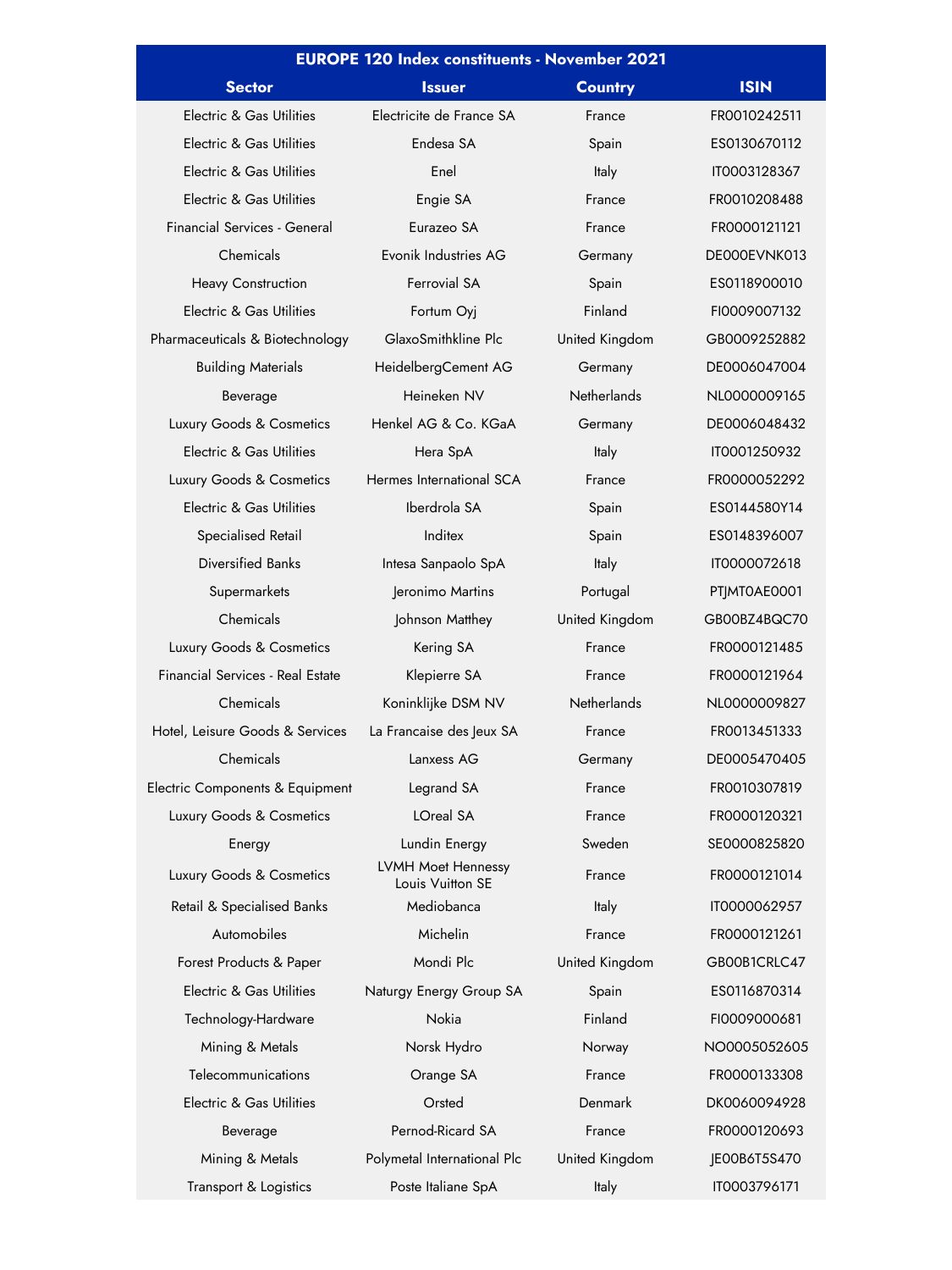| <b>EUROPE 120 Index constituents - November 2021</b> |                                       |                    |                     |  |
|------------------------------------------------------|---------------------------------------|--------------------|---------------------|--|
| <b>Sector</b>                                        | <b>Issuer</b>                         | <b>Country</b>     | <b>ISIN</b>         |  |
| Broadcasting & Advertising                           | Publicis Groupe SA                    | France             | FR0000130577        |  |
| Electric & Gas Utilities                             | <b>Red Electrica</b>                  | Spain              | ES0173093024        |  |
| Publishing                                           | Relx Plc                              | United Kingdom     | GB00B2B0DG97        |  |
| <b>Business Support Services</b>                     | Rentokil Initial Plc                  | United Kingdom     | GB00B082RF11        |  |
| Energy                                               | Repsol SA                             | Spain              | ES0173516115        |  |
| Specialised Retail                                   | Rexel                                 | France             | FR0010451203        |  |
| Telecommunications                                   | Royal KPN NV                          | <b>Netherlands</b> | NL0000009082        |  |
| Electric & Gas Utilities                             | <b>RWE AG</b>                         | Germany            | DE0007037129        |  |
| Aerospace                                            | Safran SA                             | France             | FR0000073272        |  |
| <b>Building Materials</b>                            | Saint Gobain SA                       | France             | FR0000125007        |  |
| Software & IT Services                               | <b>SAP</b>                            | Germany            | DE0007164600        |  |
| Electric Components & Equipment                      | Schneider Electric SE                 | France             | FR0000121972        |  |
| Technology-Hardware                                  | <b>SEB</b>                            | France             | FR0000121709        |  |
| Electric Components & Equipment                      | Siemens Gamesa<br>Renewable Energy SA | Spain              | ES0143416115        |  |
| Electric Components & Equipment                      | Signify NV                            | <b>Netherlands</b> | NL0011821392        |  |
| Forest Products & Paper                              | Smurfit Kappa Group Plc               | Ireland            | <b>IEOOB1RR8406</b> |  |
| Electric & Gas Utilities                             | Snam SpA                              | Italy              | IT0003153415        |  |
| Diversified Banks                                    | Societe Generale SA                   | France             | FR0000130809        |  |
| Hotel, Leisure Goods & Services                      | Sodexo SA                             | France             | FR0000121220        |  |
| Chemicals                                            | Solvay SA                             | Belgium            | BE0003470755        |  |
| Software & IT Services                               | Sopra Steria Group                    | France             | FR0000050809        |  |
| Electric & Gas Utilities                             | SSE Plc                               | United Kingdom     | GB0007908733        |  |
| Automobiles                                          | Stellantis N.V.                       | Italy              | NL00150001Q9        |  |
| Technology-Hardware                                  | STMicroelectronics NV                 | <b>Netherlands</b> | NL0000226223        |  |
| Forest Products & Paper                              | Stora Enso Oyj                        | Finland            | FI0009005961        |  |
| Waste & Water Utilities                              | Suez SA                               | France             | FR0010613471        |  |
| Insurance                                            | Swiss Re                              | Switzerland        | CH0126881561        |  |
| Telecommunications                                   | Telecom Italia SpA                    | <b>Italy</b>       | IT0003497168        |  |
| Telecommunications                                   | Telefonica SA                         | Spain              | ES0178430E18        |  |
| Electric & Gas Utilities                             | Terna SpA                             | Italy              | IT0003242622        |  |
| <b>Business Support Services</b>                     | <b>Travis Perkins</b>                 | United Kingdom     | GBOOBK9RKT01        |  |
| <b>Financial Services - Real Estate</b>              | Unibail-Rodamco-Westfield<br>SE       | France             | FR0013326246        |  |
| Food                                                 | Unilever Plc                          | United Kingdom     | GB00B10RZP78        |  |
| Waste & Water Utilities                              | <b>United Utilities Group</b>         | United Kingdom     | GB00B39J2M42        |  |
| Forest Products & Paper                              | UPM-Kymmene Oyj                       | Finland            | FI0009005987        |  |
| Automobiles                                          | Valeo SA                              | France             | FR0013176526        |  |
| Waste & Water Utilities                              | Veolia Environnement                  | France             | FR0000124141        |  |
| <b>Heavy Construction</b>                            | Vinci SA                              | France             | FR0000125486        |  |